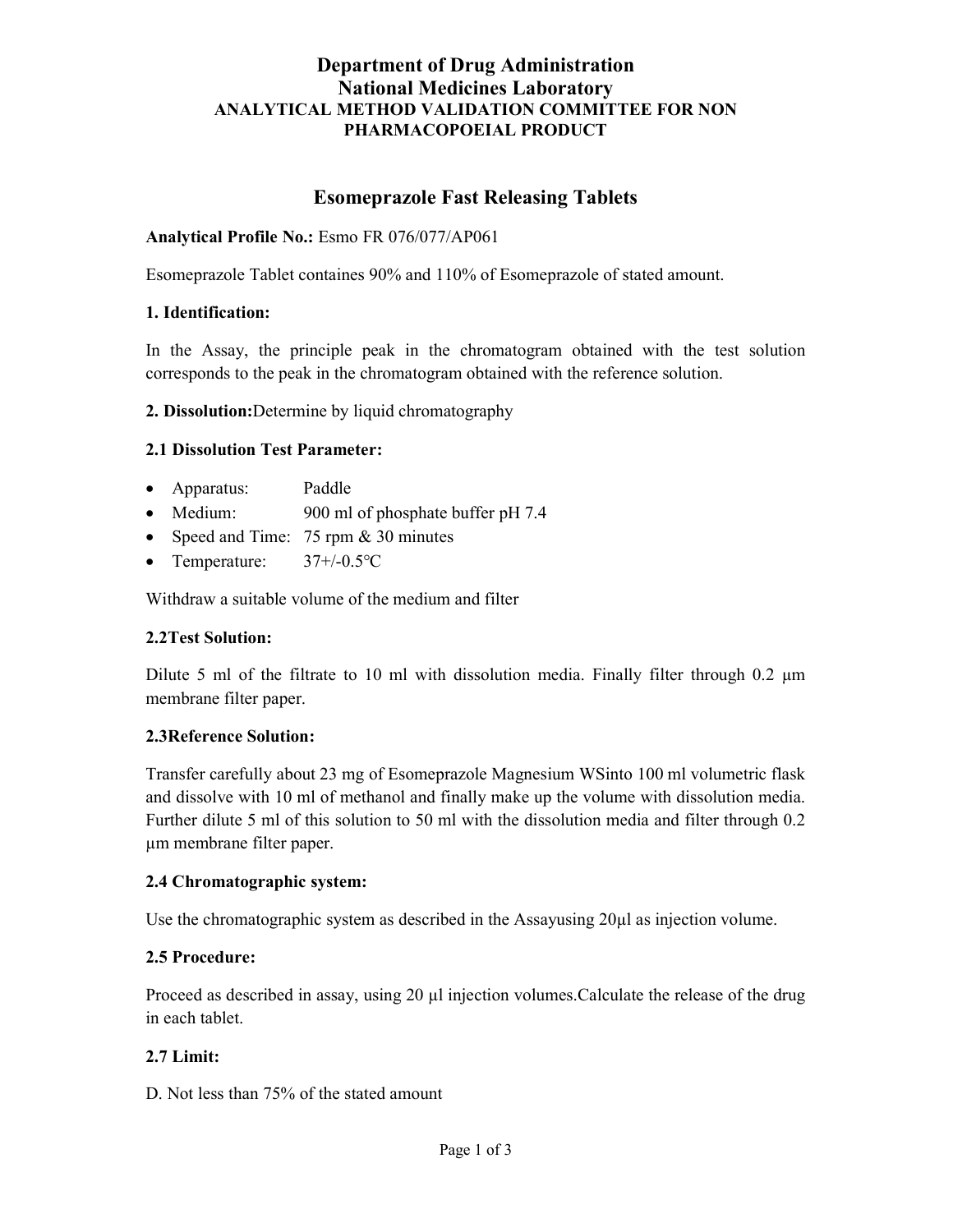# Department of Drug Administration National Medicines Laboratory ANALYTICAL METHOD VALIDATION COMMITTEE FOR NON PHARMACOPOEIAL PRODUCT

### 3. Uniformity of Content:

Determine by liquid chromatography, as described in the Assay, using the following solution as the test solution.

3.1 Test solution:Weigh 10 tablets and transfer each into 100 ml volumetric flask. Add 70 ml of solvent mixture shake to disperse, sonicate for 15 minutes; cool and make up the volume to the mark with solvent mixture. Centrifuge the solution at 2000 rpm for 10 minutes and further dilute 5 ml of this solution to 50 ml with the mobile phase. Finally filter the solution through 0.2 micron filter paper.

**3.2 Limit:**  $85 - 115$  % of the stated amount

4. Assay: Determine by Liquid Chromatography

4.1 Solvent Mixture: Methanol

### 4.2Test Solution:

Determine the average weight of 20 tablets. Crush them into homogeneous mixture in mortar and pestle. Transfer carefully powder equivalent to 40 mg of Esomeprazole into 100 ml volumetric flask, add 70 ml of solvent mixture, shake gently to disperse, sonicate for 15 minutes, cool and make up the volume to the mark with solvent mixture. Centrifuge the solution at 2000 rpm for 10 minutes and further dilute 5 ml of the solution to 50 ml with the mobile phase.

### 4.3Reference Solution:

Transfer carefully about 44 mg of Esomeprazole Magnesium WSinto 100 ml volumetric flask. Add 70 ml of solvent mixture, shake for few minutes and sonicate for 5 minutes; cool and make up the volume to 100 ml with the solvent mixture. Further dilute 5 ml of this solution to 50 ml with the mobile phase.

### 4.4Chromatographic system:

- Column:  $C8, (150*4.6 \text{ mm}), 5 \mu m$
- Flow rate: 1.0 ml/min
- Wavelength: 300 nm
- Injection volume:  $10 \mu l$
- Column temperature: Ambient
- Detector: UV